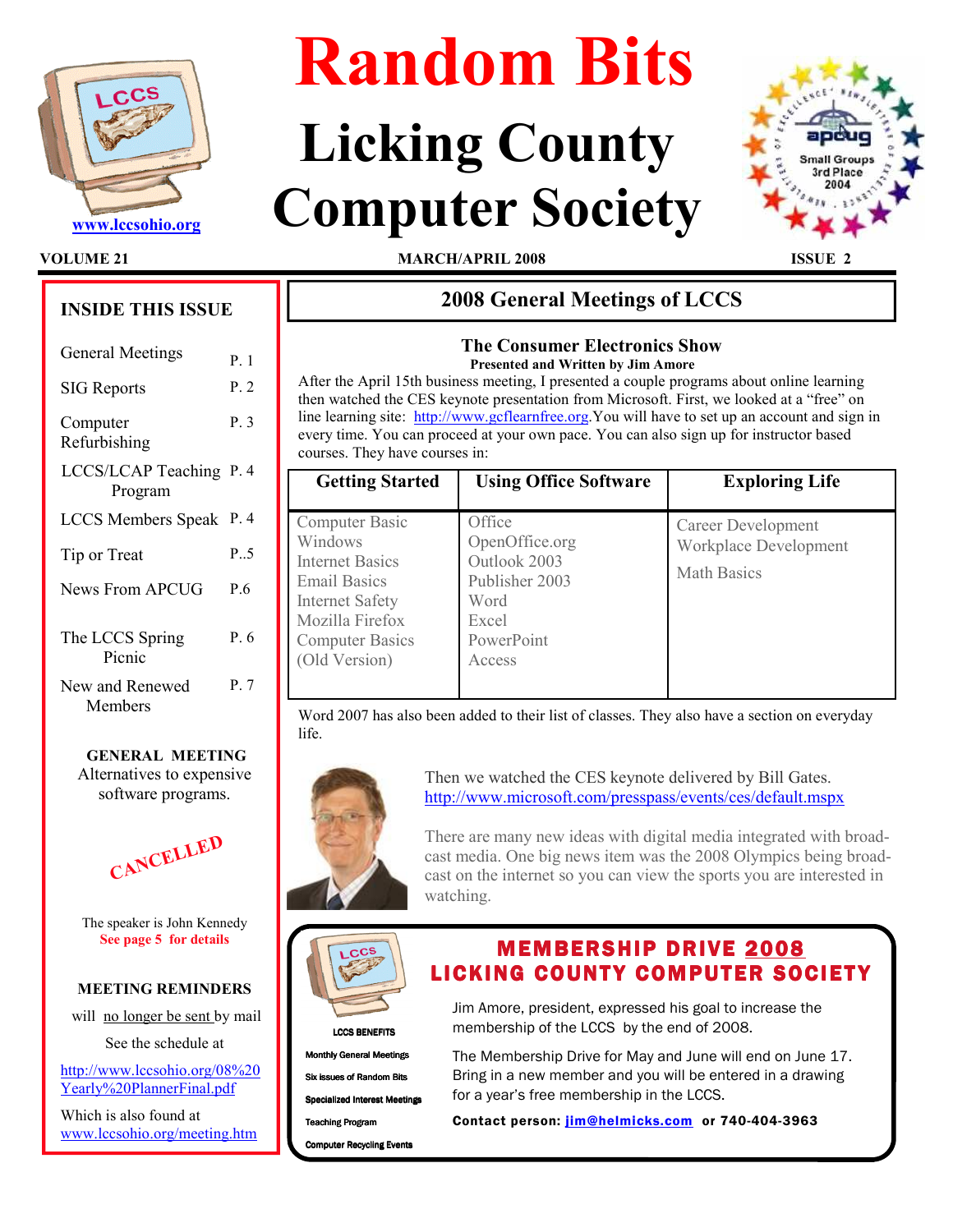# SIG REPORTS

## Word/Works SIG Mary Frances Rauch, SIG Leader Written by Mary Frances Rauch

March 19, 2008, Word/Works SIG, Zerger Hall, 9:30 AM It seems we have as many E-mail/MS Word questions as those pertaining to MS Word only. One member wanted to be reminded what the difference was between Plain Text and Rich Text Format. We demonstrated that if you prepared a MS Word document that had live links in it and sent it Plain Text in the email, the links would NOT be active, and likewise if you sent the document in Rich Text Format , you could "click" on the links and go to the site.

April 16, 2008, Word/Works SIG, Zerger Hall, 9:30 AM In MS Word, under FILE, there is a "Send To" selection. A member wanted to have that demonstrated. It was noted that in Word 2007 the words in the ribbon are not the same for this action.

Word 2007, was discussed (although we don't have it on Teacher's computer to demonstrate). There are worries about sending files from Word 2007 to earlier versions. From MS HELP we copied the following information: "Word 2007 formatting breaks the ability for users to send files to earlier version Word users on the Macintosh or Windows (version 2004 on the Mac, or 2003 on Windows). For the most part, simply saving Word 2007 files with the 'Save As' command and selecting Word 2003 format creates a compatible file, but older versions users will remain at a disadvantage."

Another member wanted to get rid of the Red and Green formatting squiggles as she prepared her documents in MS Word 2003. We showed how to Disable the "Spelling and Grammar Status" by going to the bottom of the document and rightclicking on an icon that looks like a little book and unchecking "Hide Spelling Errors" or "Hide Grammatical Errors".

If any member in good standing wants to be Word/Works SIG leader, please speak up. Otherwise, I'll see you on May 21, 2008, 9:30 a.m., in the Zerger Hall computer room.

# Tuesday Repair SIG Wyn Davies, SIG Leader Written by JC Deck and John Kennedy

#### March 4, 2008 — Tuesday SIG, A-frame 7:00 PM

Eleven members were in attendance. One of the systems worked on was suffering from a large number of problems that were degrading its performance. The owners used the computer very heavily for playing free online games, which infect a computer with spyware very quickly. The owner's solution to this problem was to use almost monthly, the Windows restore disks that came with the computer . This caused the computer's hard drive to wear down with the constant re-installing of the same files in the same locations on the hard drive. The computer was also being shut down with the power switch, rather than selecting Start, Shutdown, Turn off Computer.

The repair SIG installed and ran Spybot to attempt to remove

the spyware. Unfortunately, no spyware was found as the owner had just re-installed the Operating System a few days before. The owner was instructed on how to use anti-spyware and anti virus programs to remove spyware rather than re-installing windows.

The members of repair SIG also downloaded hard drive diagnostics tools from the hard drive manufacturers website (The tools were downloaded from the Seagate website even though the hard drive was manufactured by Maxtor, because Seagate recently bought out Maxtor). The tools were installed on a bootable floppy and run on the computer. The diagnostics found many errors on the hard drive and was able to correct some of them. The owner was advised not to store much data in the hard drive in case of drive failure.

#### April 1, 2008 – Tuesday SIG, A-frame 7:00 PM

It seems that our nights are busier, maybe people like to do other things on Saturdays (when we actually have more time to work on computers), but tonight we had at least six systems. One system, purchased via donation from us, was dead so we just replaced it with another refurbished one. A couple of simple jobs were completed recovering a file (by connecting a wire to an external drive), and re-seating memory cards. One computer brought in was so full of spyware that you couldn't even login to the system normally. We had to go into Safe Mode and really work to get it to do anything. The person had done lots of surfing (good and bad) and had never run either AV or Adware/Spyware programs. Most of us had to leave before it was done, and I think we just gave him another computer so he could leave, and we'd clean it out later. Unfortunately that person messed up the one we traded him and had to bring that one back for cleaning. It was also noted that that person was not a member and we were spending a lot of time with him, and in the future would inform him that he needed to become a member or we wouldn't be able to spend that kind of time on his computers.

 Our "feature" computer was one that after putting in a video card and more memory, wouldn't boot up. In fact you couldn't even get the monitor to display anything to select anything. A number of things were tried, replacing the video card (and around the A-Frame you never really know for sure the video card you are putting in is good, so you don't know if it's the video problem). We finally were able to make some progress with the screen showing up and getting some error messages after removing the added video card. We went back to the on-board one. Then we removed the added RAM and the system came back to life. Adding the video card to the system didn't cause any problems, so it was determined that the RAM chip was bad and needed to be replaced by the manufacturer.

# Saturday Repair Wyn Davies, SIG Leader Written by John Kennedy

#### March 22, 2008— Saturday SIG, A-frame 1:00 PM

The weather wasn't very good, so we didn't have that many systems brought for repair. As usual, we cleaned up one system of spyware and adware junk. Our "feature" repair dealt with another Vista computer. This laptop was brought in because a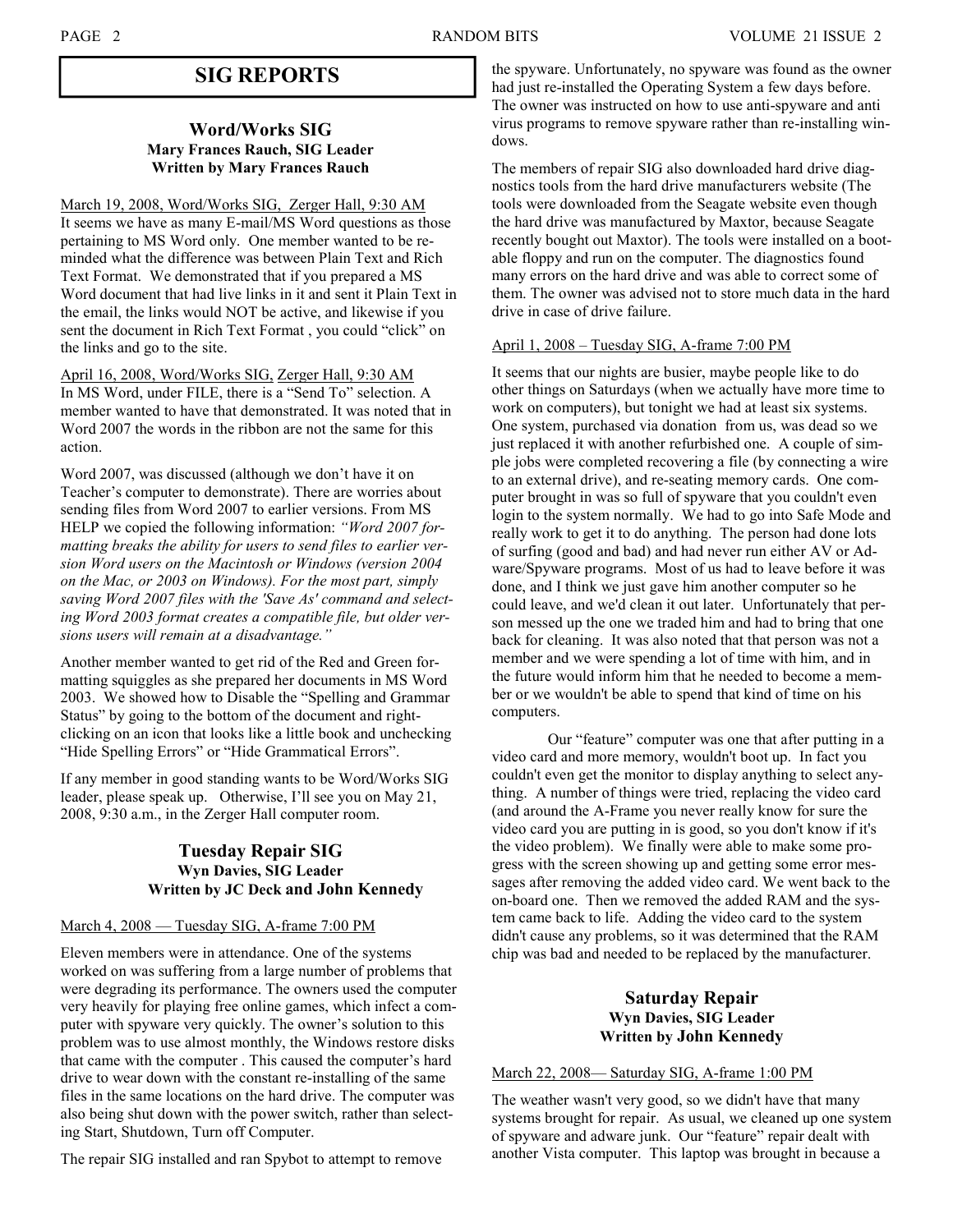member had a grandchild visiting for a few days and after he left, the computer seemed to be running real slow. Our first guess was that it had a bunch of Spyware/Adware from idle surfing. When the computer was booted up, it definitely was running very slow. Being a Vista computer, and as we're not yet "experts" in the repair of the Vista Operating System, it took a little time trying to find our way around the computer to see what was going on. The owner told us that he had upgraded the RAM to 1 GB and when we finally found the settings that told us how much RAM it had, it was showing somewhat under the gig level. That might seem acceptable since you never access your full RAM because something is always running in the background. But then the owner said he ADDED another GIG to the 512 MB that came with the computer. So now we knew that there was a RAM problem. We opened up the back and decided to take out and replace the RAM. Once we did that and rebooted, the computer started working much faster and when checking levels we were close to the 1512 MB level we should have.

The second problem was that we couldn't get connect to the Internet with that same laptop. Vista could find our local network, but we couldn't get beyond the A-Frame. He was accessing the Internet through a wireless connection across the street to a relative, but we could neither access the wireless connection or the direct cable connection here. After a lot of searching, we finally found that under the network connection it was set for a specific IP address, once we changed that to "auto assign"; we were back up and running. We did a couple of updates for him, and then sent him on his way. He did need to check to see if he had to put back that specific IP address in his settings to connect with his relative's connection.

# Digital Imaging SIG David Clement SIG Leader Written by Ron Sherwood

## April 8, 2008 — Digital Imaging SIG Zerger Hall 7:00 PM

Two members brought newly purchased memory cards to the April Digital Imaging SIG, kicking off a discussion of the different types of cards and capacities used by digital cameras. SIG leader David Clement showed SIG members SD, compact flash, and XD type memory cards. Each of these formats has a different exterior size and pin configuration. SD and compact flash dominate the market today while the XD format is disappearing.

When purchasing a memory card for a camera, the two main considerations are the type of card required and the maximum capacity the camera will recognize. One place to find this information is, of course, the owners manual. The information may also be found on the camera manufacturers Web site. David went online to the camera manufacturers sites, Fuji and Olympus in this case, to find the data. Both sites provided a table of camera models and what type cards and capacities could be used.

The discussion then moved to using card readers to transfer digital images from memory cards to the computer rather than connecting to the camera. Using a card reader usually provides a faster transfer rate than a camera to computer connection. Card readers attach to the computer via USB so they need no other power source. Transferring directly from the camera uses

camera battery power so it is important to have adequate charge available. When purchasing a card reader, buyers need to be sure it will accept the type and capacity of the memory card they use. Most new card readers use USB 2.0 but some older readers may be the slower USB 1.0 specification.

 David wrapped up the evening with a review of how to copy a face from one photo into another image using Paint Shop Pro software. He also reminded SIG members to bring cameras to future meetings. As the weather improves, and daylight lasts later, the first part of some meetings may be spent outdoors shooting photos.

# Linux SIG Jim Amore SIG Leader Written by Ken Bixler

April 13, 2008 — Linux SIG, A-frame, 1:00 PM Three members attended for Linux usage/assistance. Eight others came for recycle planning, cleanup and assistance with Windows machines.

I provided a script to use for playing an audio stream from the command line. The advantage of this will be the ability to schedule recording of audio streams for time shifted listening. If a desired program is only available during the normal sleep hours or while at work we will soon be able to save it to a file and transcode the file. Changing the code to mp3 or other code will permit use on Ipods, etc. The download and transcode functions will be automatic and unattended.

Jamison Ables provided assistance with automating my script, which would run on demand but not as a scheduled event. It is now running as desired.

# COMPUTER REFURBISHING

# Refurbish and Recycle Chairman John Dovjak Written by John Dovjak

## The March and April Donations

- 15 nineteen inch monitors, plus 2 spares, to replace smaller units at the Licking County Aging Program.
- Replaced 1 defective computer and provided 2 computers to replace older units at the Center for Disability Services.
- Repaired 4 computers for the Licking County Park District.
- A computer for a client of the Moundbuilder's Guidance **Center**
- One computer to the Oneida Baptist Institute, Oneida, Kentucky.
- Eight Microsoft Authorized Refurbished computers went to individuals.

## GUIDELINES FOR MAY 2 AND 3 2008 RECYCLE EVENT

1. MONITORS — All units with a manufacturing data of 1999 or older will be scrapped.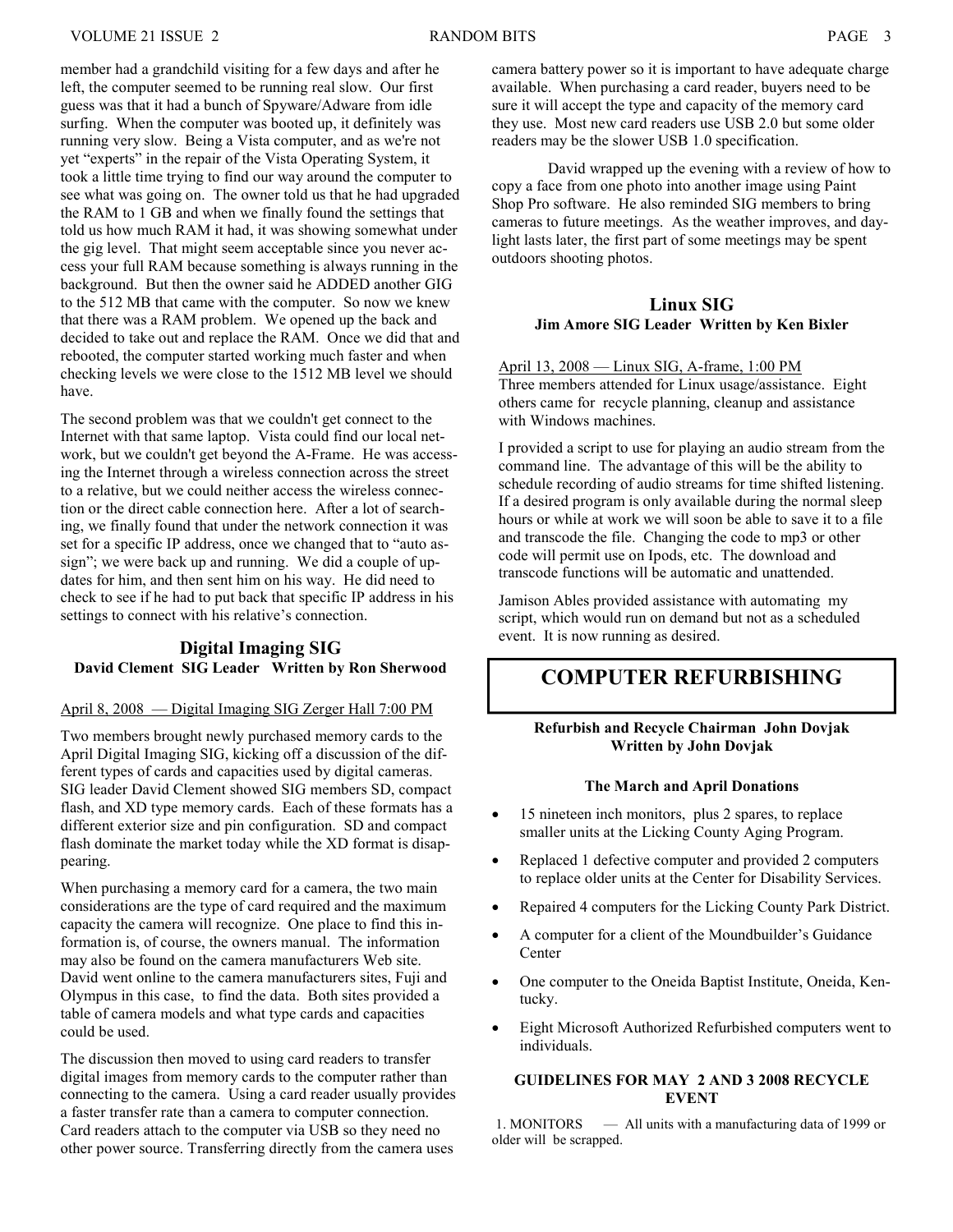2. PRINTERS — HP printers series 600 or earlier( remove cartridges) and scrap. Series 700 and above will be saved if appear to be in working order Printers from other manufacturers will probably be scrapped. Some newer units may be saved after being reviewed.

 3. SYSTEMS — Units less than 600 mhz will be scrapped after useable parts removal.

 4. HARD DRIVE Hard drives of less than 8.0 Gs will not be saved but data on the hard drive will be wiped before being scrapped.

5. RAM — 72 pin RAM chips will NOT be saved.

 6. CD DRIVES — CD drives less than 40x or with a manufactured date of 1999 or older will NOT be saved.

- 7. DIAL UP MODEMS 56K Dial up modems will be saved.
- 8. Ethernet cards will be saved
- 9. Laptop computer accessories will be saved
- 10. Other miscellaneous electronics will be considered for

retention upon inspection.

# THE LCCS/LCAP TEACHING PROGRAM

#### Written by George Hreha, Chairman

The Teaching Committee would like to thank all the LCCS volunteers involved in the completion of another very productive and rewarding session.

Here is a list of the folks who we want to thank for their participation and without whom we could not have achieved this level of success:

| <b>Teaching Staff</b> | Geri Schilling       |
|-----------------------|----------------------|
| Mary Ossa             | Nancy Swigeart       |
| Phyllis Hartroft      | Nancy Jackson        |
| George Willey         | Mary Johnston        |
| Dave Bibler           |                      |
| Don Grube             | Paul Hennesy         |
| Christi Knighton      | Skip Schumaker       |
| Marge Cockran         | <b>Sherry Negley</b> |
| Greg Corbin           | Nina Kosher          |
| Ken Bixler            | George Hreha         |
|                       | <b>Maintenance</b>   |
| <b>Harry Broseus</b>  | Dave Clement         |
| Fay Mills             | Dave Rausch          |
| Jim O'Flaherty        | Kevin Clement        |
| Bonnie Pound          |                      |

# A great big thank-you to all of you!

# LCCS MEMBERS SPEAK

#### WHY I JOINED LCCS By Ken Bixler

During the fall of 2007 a newspaper ad asking for volunteer teachers for senior citizen computer classes caught my attention. I sat in on two evening classes and was hooked on providing support to interested seniors pursuing my hobby. The bonus of automatic membership in the Licking County Computer Society was a welcome surprise.

A recycling event about three years ago brought the initial contact with the Licking County Computer Soci-



ety. At the recycling event I reconnected two individuals from previous employment. Having had a personal respect for these people and finding them interested in computers as a hobby spurred my interest in the club. The two meetings I attended at the A-frame before joining LCCS provided a general idea of the intensity and quality of knowledge to be found at the special interest group meetings.

#### WHY I JOINED LCCS By Bob Vance



I moved from El Paso Texas back to Ohio settling in Chillicothe. I had previously been a member of the SouthWest International Personal Computer Club (SWIPCC) in El Paso Texas. After moving back to Ohio I checked out the various clubs in the area and decided on joining the Newark Licking County Computer Society. This club has many more activities than most of the other clubs that I checked into. The fact that

LCCS is affiliated with APCUG was another selling point. I attended one meeting last year after an invitation from the club President Jim Amore who I had met at the APCUG convention in 2007. I also had the pleasure of meeting him, his wife and Gina Buckey at the convention in 2008. I attended the first general meeting after returning from the convention and decided to join. Being a member of LCCS is like being a member of a big family. Besides the general meetings I really enjoy the Repair and Recycle SIGs. It is a pleasure to help and live up to the mantra of users helping users. I plan on attending the Networking and Digital Imaging SIGs in the future.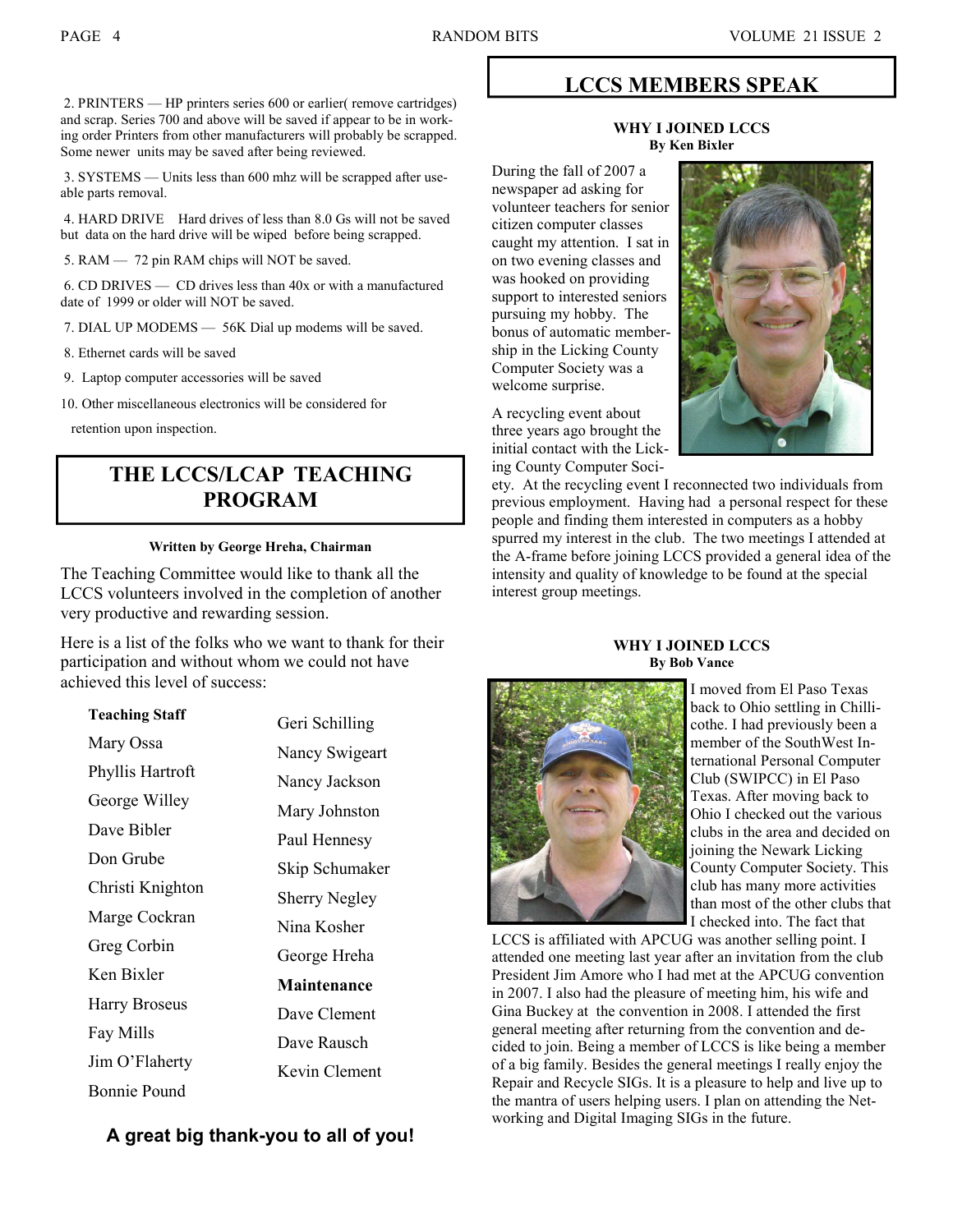# LCCS MEETINGS WITH THE YES PROGRAM

On April 23, 2008, members of the LCCS Executive Board met with representatives from the Licking County Foundation, Connie Hawk; Linxsus Communications, Shawn Miskovitch; Interior Designer Kathy Raedeke; and the YES Club, Vee Hottle and Melissa Bailey to discuses LCCS's involvement with the construction and supplying computers and software for the computer room at the YES club. The YES club is an after school program for at-risk youth ages 11-18. Their mission is to help youth become more involved in their community.

The YES program has been in their current location for eight years. On May 15th they will be breaking ground on renovating a new location for their activities. One of the features of their new facilities will be a ten station computer room where students can do homework. LCCS will be donating the computers for the ten stations as well as four additional computers for their office staff when the new facility is completed. A follow-up meeting has been scheduled with the YES club for May  $21^{st}$ .

# ATTENDING LCCS MEETINGS IN YOUR HOME

Anyone wanting to join General Meetings in their home will need the Teamspeak Client program installed in your computer, speakers, and a microphone if you wish to talk back. A headset with a microphone is preferable for talkback.

Audio from the room will be sent to all participants and will provide a "talk back" ability from any participant to the room.

The Client is available for Microsoft Windows and Linux operating systems which is available free from www.goteamspeak.com . Once at the website, click on the "Free Download" button, and select the "Teamspeak 2 Client" for your operating system.

If you have any questions, contact Everett McKee at eveready@alltel.net and in the subject line insert LCCS conference.

# DID YOU SEE THIS ADVERTISEMENT IN THE NEWARK ADVOCATE ?



# TIP OR TREAT THANK YOU PARK NATIONAL BANK



Thank you for printing fifty color copies of the LCCS Computer Recycling Event flyer and distributing them to your branch offices.

Copies also went to The Newark Library and it's branches. Members were able to post them in local locations.

#### HELPING HANDS FOR RECYCLE By Ken Bixler

The group from the Linux SIG on April 13th moved several boxes of donated equipment to the basement from upstairs at the A-Frame and individual's vehicles. Due to the large volume of material, a workday ahead of the actual recycling event was discussed. The proposed workday will be presented to the general club at Tuesday's meeting. The move is pretty large.

#### AN UPDATE ON THE MAY RECYCLE EVENT By Jim Amore

I just wanted to let everyone know we had a great event this time. We had 29 total volunteers on Friday and 23 on Saturday. There were a total of 108 pallets that will fill over two 53 foot semi trailers. It also looks like we broke near even with all the local donations and increased expenses this time. Within a couple weeks we will have a more in-depth report for everyone. Results will be announced at the next General Meeting.

#### MICROSOFT WINDOWS AUTOMATIC UPDATE By John Kennedy

When setting up your Microsoft/Windows automatic update schedule, change it from the default "check everyday at....". Microsoft now only sends out updates/fixes on Tuesdays (and usually only once a month), so there's no need for your computer to check every day. I would suggest that you set it to check sometime on Wednesday, since you don't always know if the Tuesday time you choose will be after they send them out or before.

# MICROSOFT WINDOWS AUTOMATIC UPDATE OPTION

#### By John Kennedy

When setting up your Microsoft/Windows automatic update option, the default is to download AND install. There are those that would suggest that you have as your option, download then wait for you to OK the installation. I do that and then after I select the updates I go to "custom" and see exactly what they want to install. If I see something that I don't want installed, I can just un-check it and install the rest.

## REMEMBER IT IS FREE

Attend the General Meeting on May 20th



 "Functional Resources, Economically Enticing" Alternatives to expensive software programs. You will be shown a number of "free" (functional resources, economically enticing) programs that

you can download to your computer and use in place of some of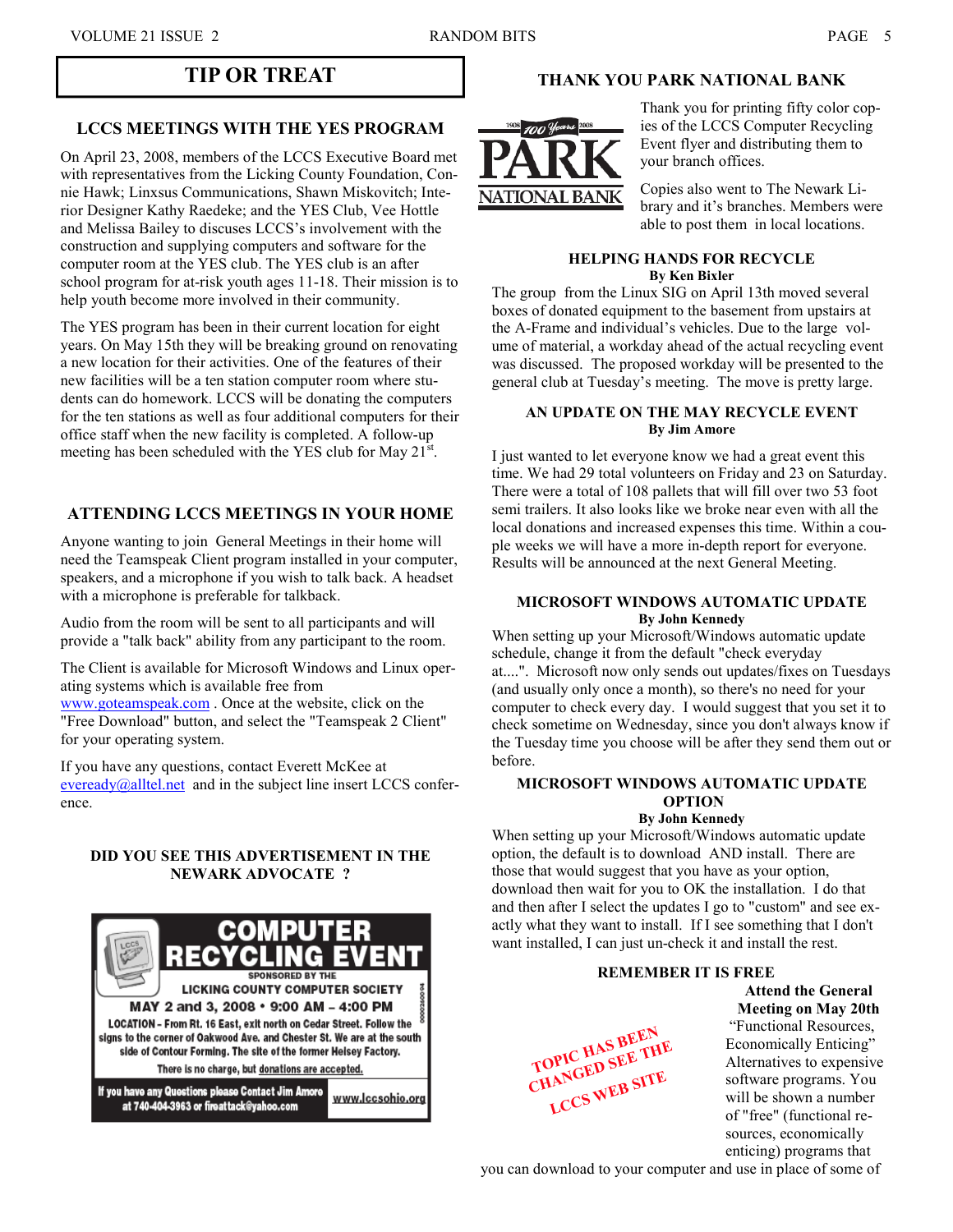# NEWS FROM APCUG



# Let's Clean "Start-Up"

By Bob Elgines, Editor, Colorado River Computer Club, AZRCC Editor www.crccaz.com/ elginesz(at)rraz.net

(Obtained from APCUG with the author's permission for publication by APCUG member groups)

Does your computer boot-up or run slow? Maybe there are too many programs running in the back ground. Let us do the following check first.

Hold your CTRL & ALT buttons and press the DELETE button.

Click on the PERFORMANCE tab, is your CPU Usage running more than 10% or is your Physical Memory being in total use?

Go to START then RUN, type in "msconfig" which stands for Microsoft System Configuration. In Windows VISTA you can find RUN in the ACCESSORY folder under PROGRAMS.

The System Configuration Utility windows will come up.

First go to the upper right tab labeled STARTUP, here you will see the list of items that load during startup. Of course some you want, some you don't. In the first column labeled STARTUP ITEM it gives a very rough idea to what it is referenced to, but the second column labeled COMMAND, is much more useful. To read it better, widen the column out by holding your mouse symbol over the vertical line located before the next column label. A double arrow will appear, then hold down left mouse button and move it to the right. This information tells you where it is located and in some cases which program is using it. Uncheck those in question, you can put them back in later if you need too. Do not uncheck you r Antivirus or Spyware programs.

Next go to the tab on top labeled **SERVICES**, this shows all of the programs running now. You do not want to uncheck those labeled Microsoft under the MANUFACTURER column, so to start off lets put a check mark in the box below labeled "Hide all Microsoft Services".

Now while you are reviewing the other programs running in the background note the forth column labeled STATUS. If it says STOPPED, then don't worry about it. We just want to stop the strange ones that are RUNNING. You can uncheck those that you are not familiar with, here again you may bring them back in later.

After un-checking all those items under tabs STARTUP & SERVICES, then click on APPLY and CLOSE.

The System Configuration Utility will now ask you to RE-START (or Boot) your computer.

After restarting a window will come up stating System Configuration Utility has been changed, be sure to put a check mark in the bottom left (labeled "Don't show this message or launch …..") before clicking OK.

If you improved your operation of your computer, you can put back in the items one at a time until you find the program that was slowing you down.

# YOU ARE INVITED TO THE LCCS SPRING PICNIC SATURDAY JUNE 14, 2008 WHERE?



AT THE A-FRAME LOCATED AT THE NW CORNER OF CHERRY VALLEY ROAD AND REDDINGTON ROAD



Meat on the grill, buns, and some soft drinks will be provided by LCCS. Please bring a potluck item to share, any yard games and your preferred refreshments .

We hope to see members, spouses, significant others, children and prospective members.

NOTE: PL on the map shows the parking lot. Walk the bike path to the A-Frame.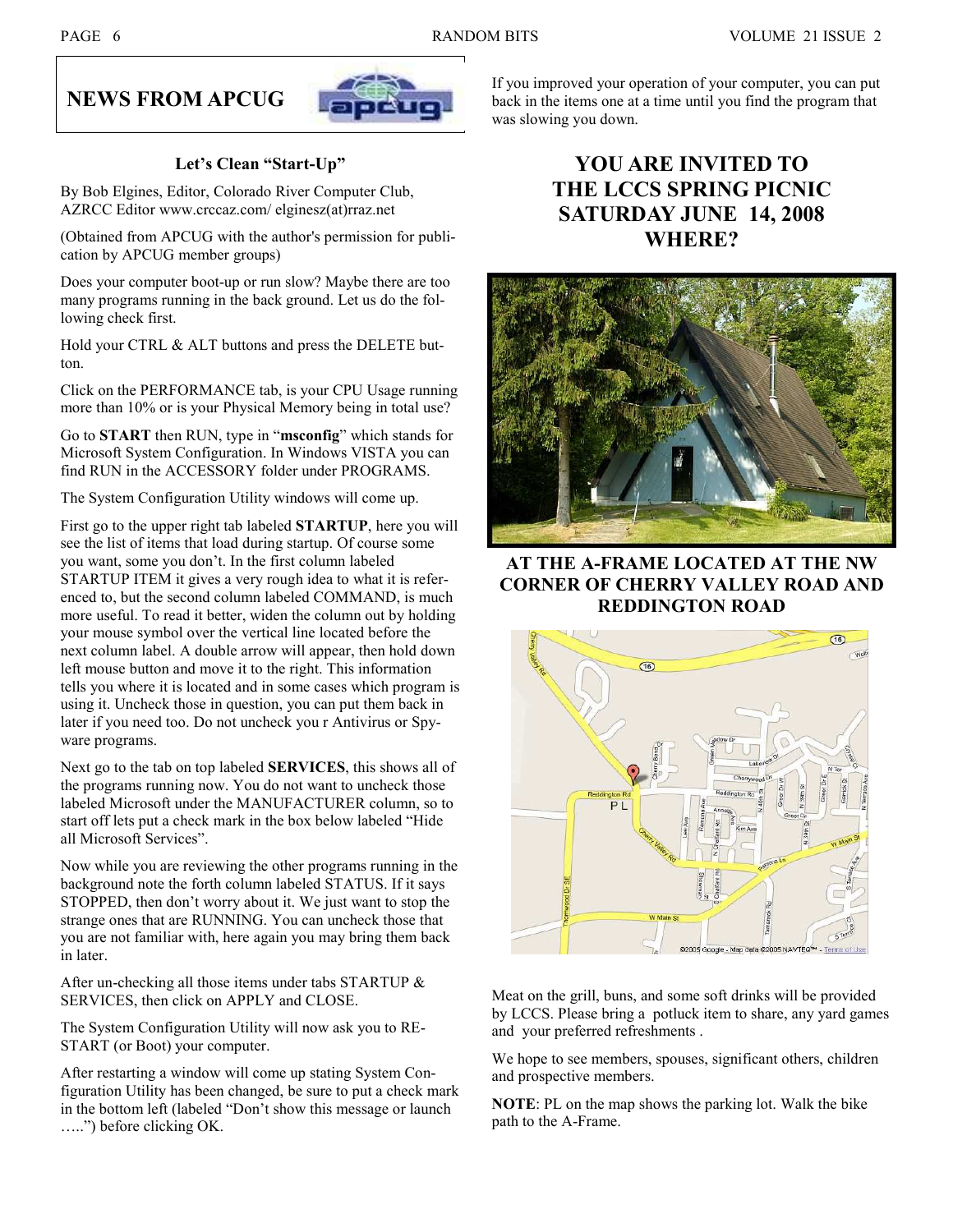| VOLUME 21 ISSUE 2                                                                           | <b>RANDOM BITS</b>                                                 |                              | PAGE 7                                                                                                       |
|---------------------------------------------------------------------------------------------|--------------------------------------------------------------------|------------------------------|--------------------------------------------------------------------------------------------------------------|
|                                                                                             | <b>WELCOME NEW MEMBERS</b>                                         |                              |                                                                                                              |
|                                                                                             | From March through April 2008                                      |                              |                                                                                                              |
| Richard & Carol Amore                                                                       | <b>Charles Clark</b>                                               | <b>Stephanie Duffy</b>       | Mary E. Dunlap                                                                                               |
| *Jim Holton                                                                                 | Rich Niccum                                                        | David Place                  | Harold Williamson                                                                                            |
| * Associate Members — Designates the new Teachers/Aides for the LCCS/LCAP Teaching Program. |                                                                    |                              |                                                                                                              |
|                                                                                             | <b>THANK YOU RENEWING MEMBERS</b><br>From March through April 2008 |                              |                                                                                                              |
|                                                                                             |                                                                    |                              |                                                                                                              |
| Virginia Bowers                                                                             | Earl Browning                                                      | Gina Buckey                  | Lewis Hullinger                                                                                              |
| <b>Bill Johns</b>                                                                           | John Kennedy                                                       | David Lantz                  | Patricia J. Laskay                                                                                           |
| Kemp O'Dell                                                                                 | Randy Randall                                                      | <b>Richard Riley</b>         | Sally Thompson                                                                                               |
|                                                                                             |                                                                    | Wayne & Catherine Eddleblute |                                                                                                              |
| Please fill out all applicable sections and submit this page to the address shown below.    |                                                                    |                              |                                                                                                              |
|                                                                                             |                                                                    |                              |                                                                                                              |
|                                                                                             |                                                                    | NAME:                        |                                                                                                              |
|                                                                                             |                                                                    |                              |                                                                                                              |
|                                                                                             |                                                                    |                              |                                                                                                              |
|                                                                                             |                                                                    |                              |                                                                                                              |
|                                                                                             |                                                                    |                              |                                                                                                              |
| $\Box$ SINGLE $\Box$ $\Box$                                                                 | \$24                                                               |                              | <b>Please note: The Licking County Computer</b><br>Society does not endorse or condone any use               |
| $\Box$ STUDENT (full-time)  \$12                                                            |                                                                    | agreement.                   | of software that violates the software's license                                                             |
| $\Box$ FAMILY                                                                               | . \$36                                                             |                              |                                                                                                              |
| $\Box$ SUSTAINING (life) \$250                                                              |                                                                    |                              |                                                                                                              |
|                                                                                             |                                                                    |                              | <b>FOR OFFICE USE ONLY</b>                                                                                   |
| Please send your check with this page to:                                                   |                                                                    |                              | $\Box$ Updated database<br>$\square$ Sent membership card and bylaws<br>$\square$ Sent new member name to RB |

Referred by member \_\_\_\_\_\_\_\_\_\_\_\_\_\_\_\_\_\_\_\_\_\_\_\_\_\_

John Kennedy, Treasurer 78-B South Westmoor Ave. Newark, Ohio 43055

(optional)